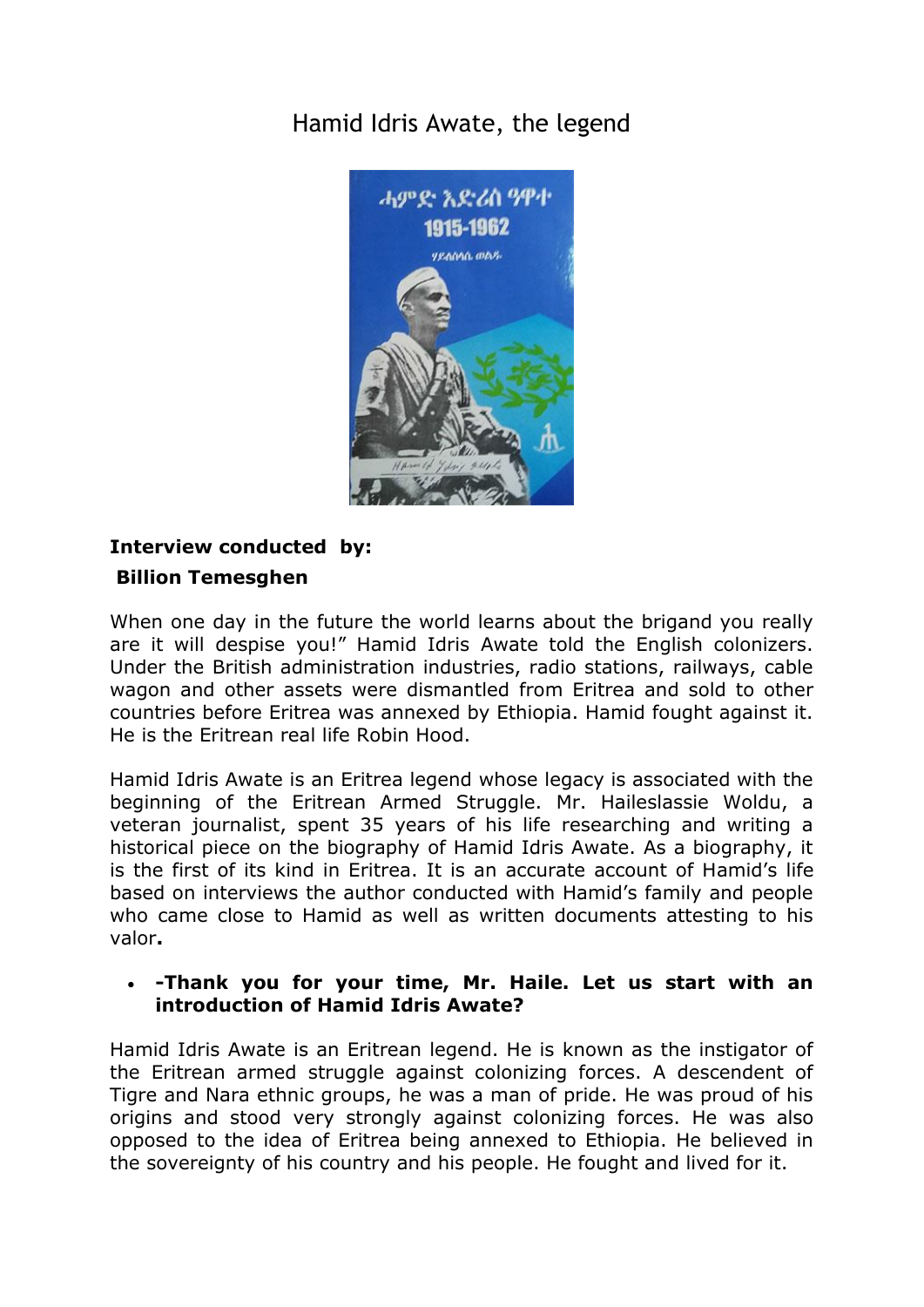The book is a historical biography about Hamid and his life narrated in five stages: his childhood, serving as an Italian soldier –taking parts in the wars of Kisad kare, Adiwa, Adi Remets and Amoragedel, his life during the English colonization, during the federation with Ethiopia and finally his life at the beginning of the Eritrean Armed Struggle for Liberation and his contribution towards it.

As a child Hamid was curious. His father had taught him how to use weapons since a young age. He was free-spirited and revolutionary. He was very much aware of the reality surrounding him. He believed in an independent African country.

#### **-What urged you to write the biography? What did you want to achieve by putting out such a book?**

When in 1958 the "Eritrean flag" was replaced by that of Ethiopia and Eritrea was made 'the 14th province of Ethiopia', many Eritreans were in despair. Demonstrations were being organized and people expressed their discontent. In that moment talks of Hamid Idris Awate, a hero from the Eritrean lowlands, rebelling against the Ethiopia's annexation of Eritrea, spread all over Eritrea. As a child, I was mesmerized by what I heard about him. The tales about him back then portrayed Hamid as an invincible and immortal being. So, this is the reason I started writing the book. However, I came to realize the aim much later. And my aim in writing this book was to give life to a historical book written based on research and facts in order to compile accurate descriptions of Hamid Idris Awate. There is so much, mostly folktales that is told about him and his link to the beginning of the Eritrean Armed Struggle. I needed to put out a book of facts to contradict the mendacities.



 **-The book was a project that took 35 years of your life. You a lot of research and conducted several interviews with Hamid's family members, friends, compatriots and people that have**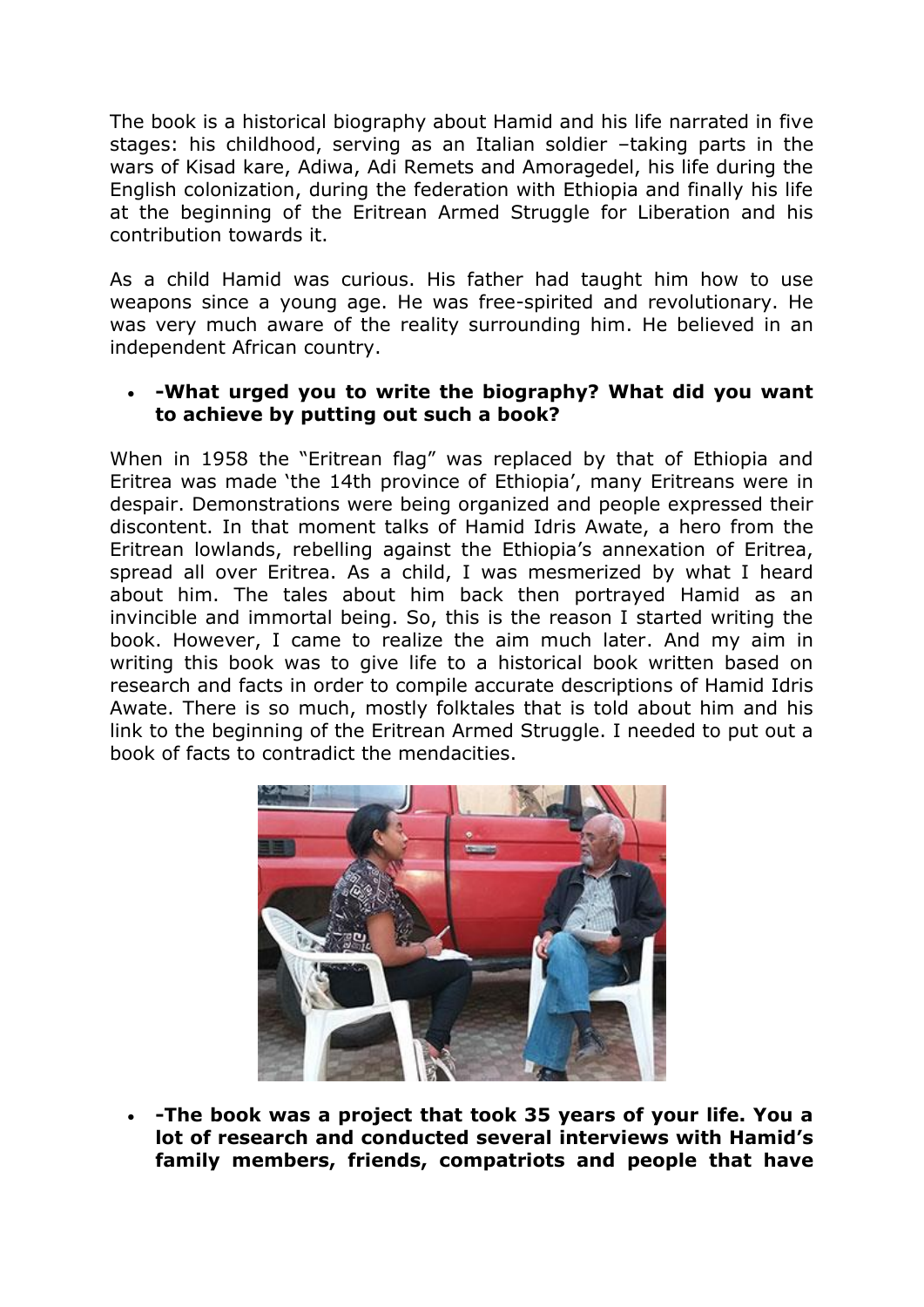#### **memories of him. What were some of the challenges you faced in the process?**

I started writing this book when I joined the armed struggle. But as we were in war and I wasn't stable, I wasn't able to collect information about him and write. In 1981, I had an opportunity to write a thirty-one-pagelong piece based on the few materials I had gathered and sent it to the radio of the front, 'Dimtsi Hafash'. Later on, after the 6th offensive, I was assigned to the Front's information division and there I had the liberty to focus on the project. Since then until its publication in 2018, I spared a lot of time to use in the making of the book. Nevertheless, I didn't spend day and night on it. I had to work and lead my life too. I did face a lot of challenges, of course. Many of my interviewees would die before I'd get a chance for a second interview, some interviewees would exalt themselves to match the accounts of Hamid and that would push me to conduct a separate research on the person to see if the facts are accurate. Furthermore, I always had someone to translate the language for me; many interviewees would be wearied of the translations. Moreover, at the beginning I couldn't offer much to the interviewees. I had nothing to offer them. Some other times, many would unnecessarily link my intentions to political views so they would refuse to tell me anything about Hamid because I was with the E.P.L.F. The biggest challenge, however, was tackling the parable about him as a brigand. He was not and finding accountable material and sources on this specific aspect was challenging. The list goes on.

#### **-If you are to clear the odds once and for all through our page, what would you say to those who say that Hamid was a mere brigand?**

He was not. To make the story short, what had happened was by some incident some people came to Hamid and his friends seeking help from bandits. He and his friend were handy with weapons; so Hamid went to help. Meanwhile, a police commissioner called Mr. Dodo came and decided to arrest all of them despite the fact that people asserted that Hamid had gone there to help. That is how Hamid pointed his weapon to the officer and run away. This was the incident. He hated the English. In fact when they called him a "bandit" he would dare to tell them they were the real bandits stealing the properties of Eritrea. Hamid was on the run from 1942 to 1951. It is all mentioned in the book. In 1951, when Enzo Matenzo arrived to Eritrea to declare the federation of Eritrea with Ethiopia, a general amnesty was given through a decree to bandits for fear that they would cause trouble. Hamid refused to surrender. In fact the then police commissioner of Eritrea, Colonel Cracknell, went personally, along with his troops –which included Eritreans soldiers as well -- to meet and hold talks with Hamid. Colonel Cracknell did put in writing his meeting with Hamid and attests to the strong political stand of Hamid. He was not a bandit; he was a politically seasoned man of reason. He